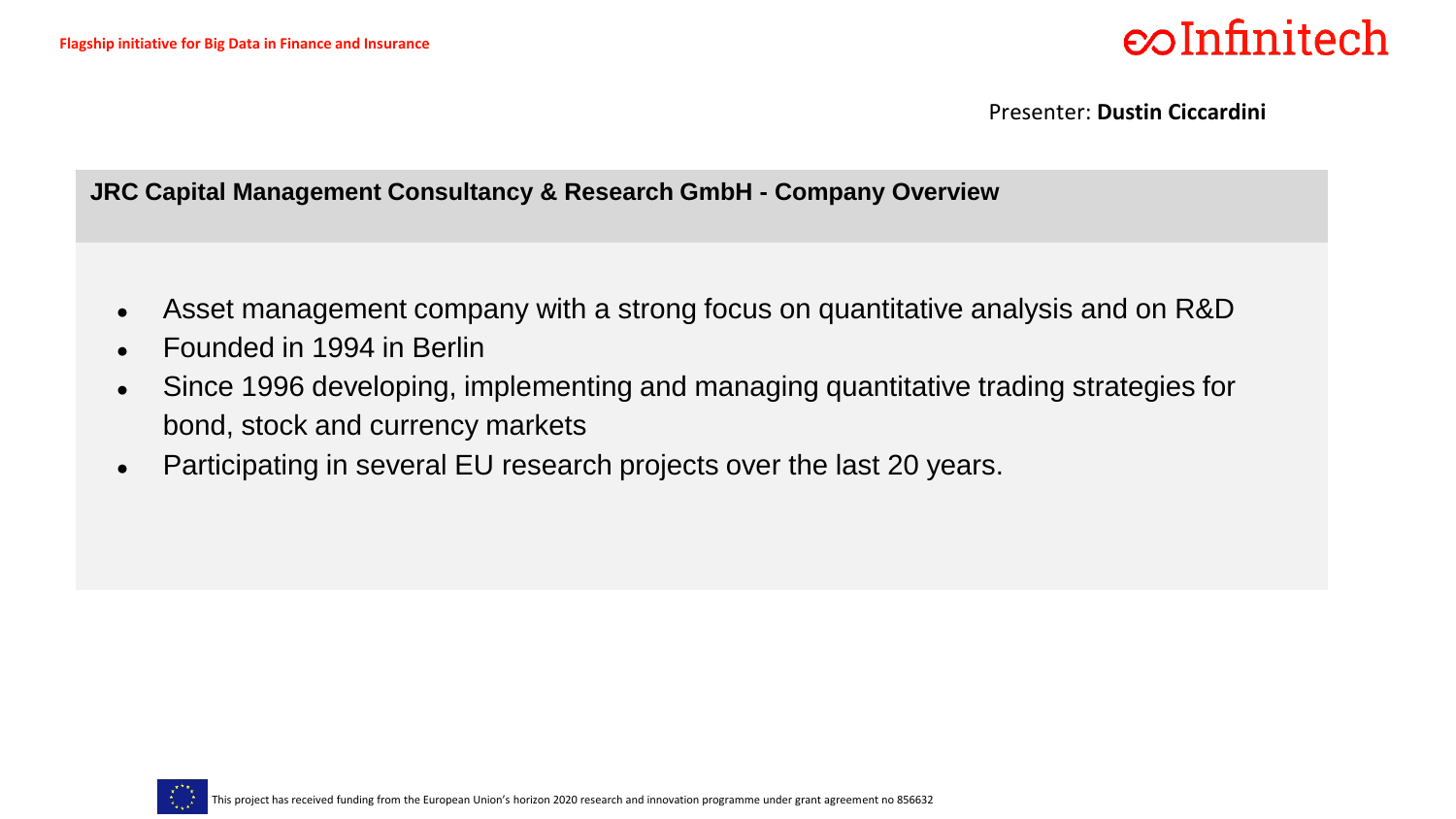**Importance of real time risk Assessment**

- Risk metrics: VaR / Expected shortfall
- Risk Assessment: made mostly ex-post / end of day
- Changes in the algorithmic trading technology
- Challenge: provide detailed risk information in a timely manner
- $\rightarrow$  How ? By implementing standard risk metrics for risk supported by real-time data sources

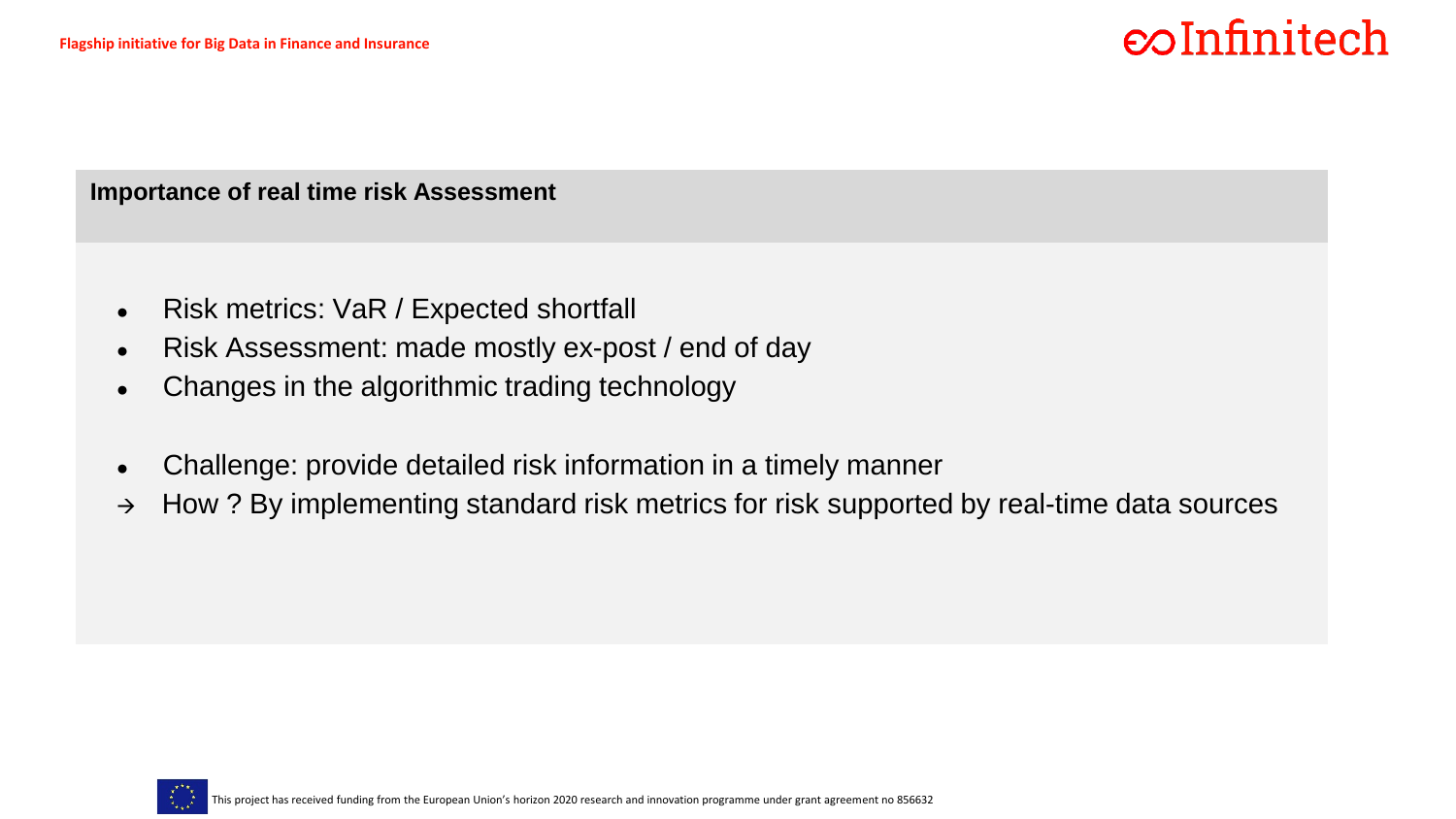## Risk-assesment



Only risk assessment is historical

This project has received funding from the European Union's horizon 2020 research and innovation programme under grant agreement no 856632

- made
	- Insights only after some time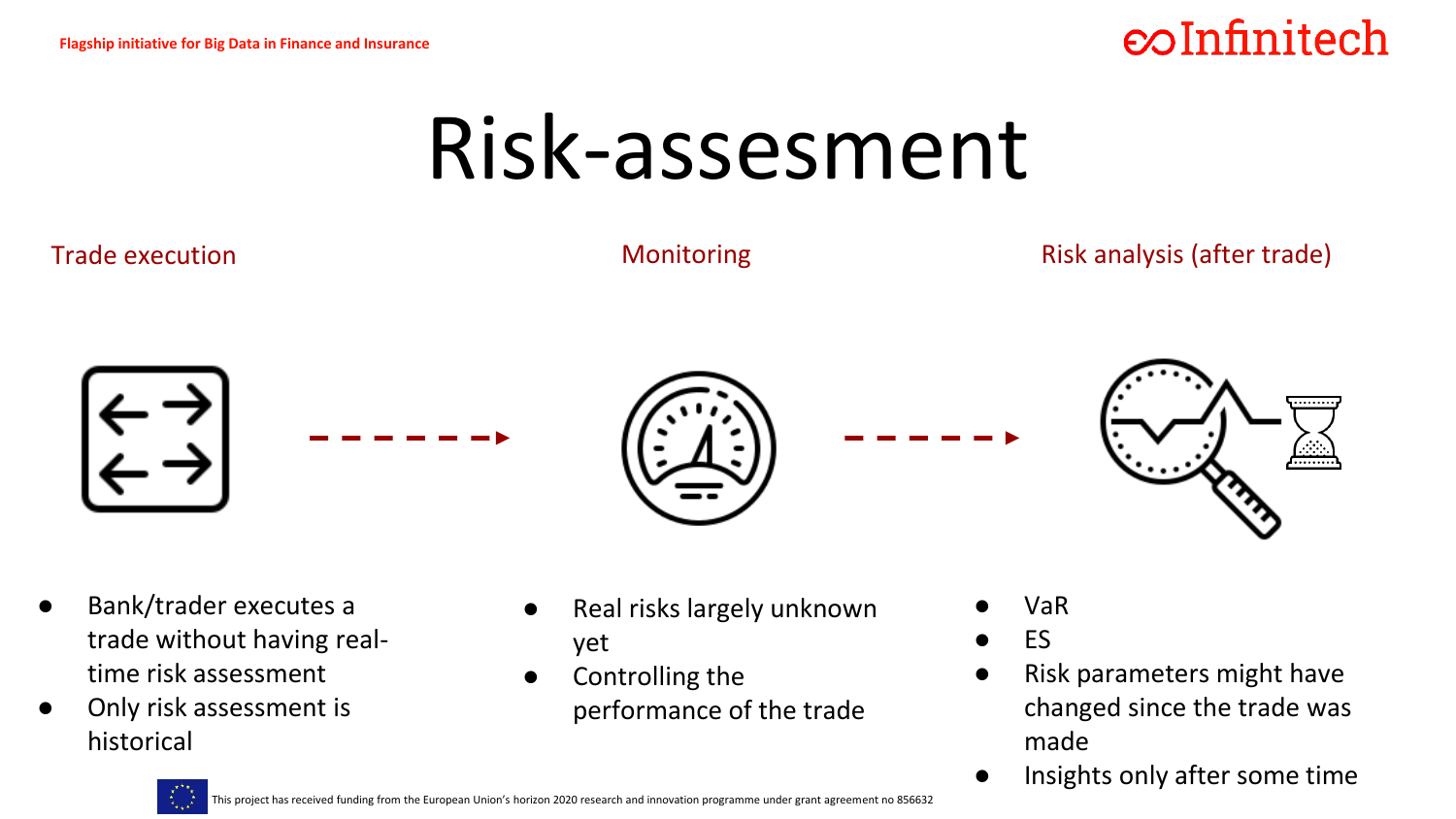# Pre-Trade Risk Assesment (What-if)

Sentiment Analysis **Manuel Anal-Time Risk Analysis** Trade Execution **Manuel Monitoring** 









- **Newspapers**
- **Blogs**
- **Websites**
- **Forums**
- VaR
- **FS**
- **Sentiment**
- Either trade is accepted or refused
- Based on real-time risk numbers and analysis
- Performance
- Real-time risk
- Possibility to adjust quickly regarding risk